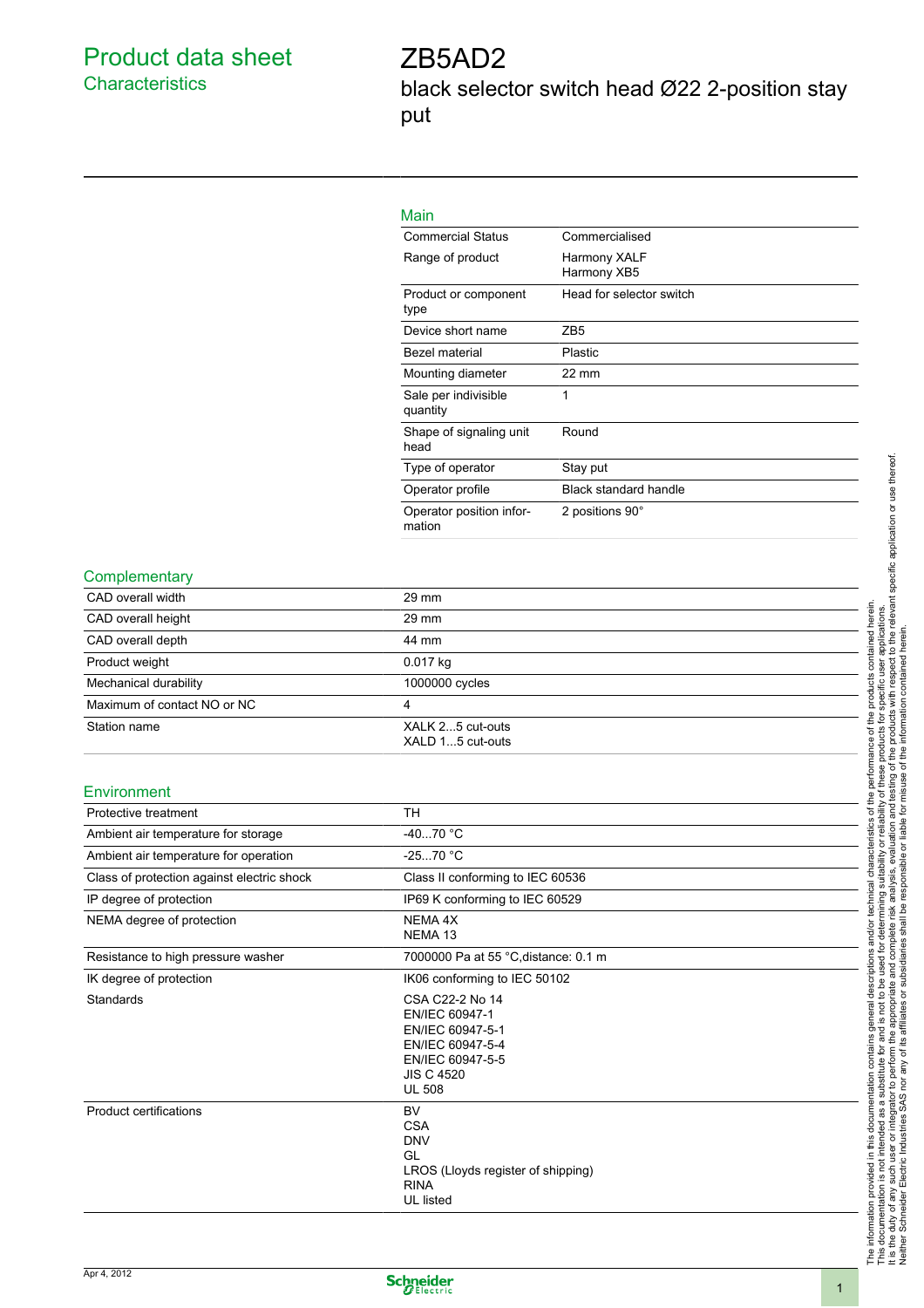| Vibration resistance | 5 gn (f = $2500$ Hz) conforming to IEC 60068-2-6                                                                                                     |
|----------------------|------------------------------------------------------------------------------------------------------------------------------------------------------|
| Shock resistance     | 50 gn for 11 ms half sine wave acceleration conforming to IEC 60068-2-27<br>30 gn for 18 ms half sine wave acceleration conforming to IEC 60068-2-27 |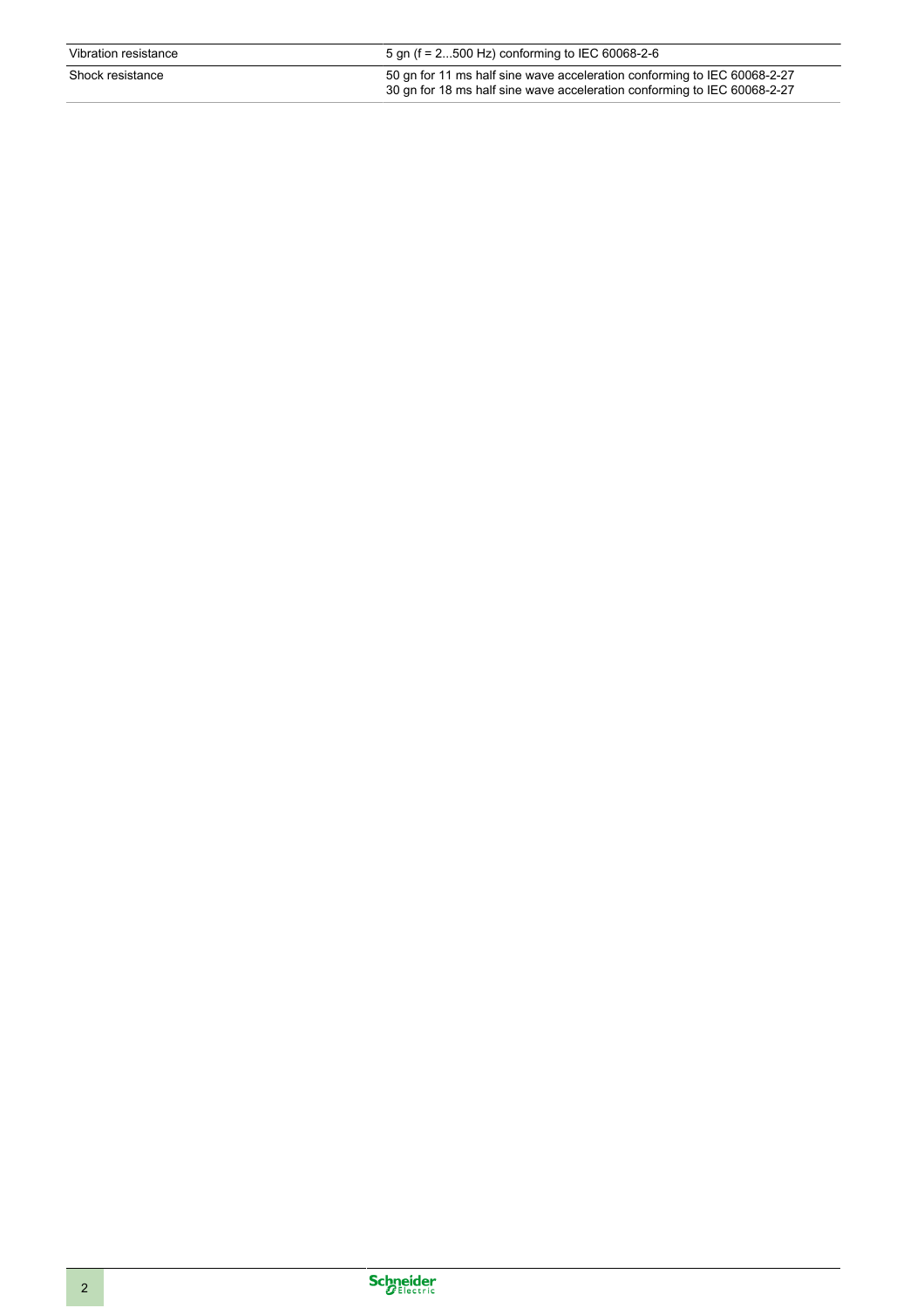ZB5AD2

### Dimensions of Heads for Selector Switches

Standard Handle Operator

ZB5 AD•, ZB5 AD•M<br><u>mm</u>



### Long Handle Operator

ZB5 AJ•, ZB5 AJ•M



### Black Knurled Knob

ZB5 AD•9





Key Switch (Ronis n° 455) ZB5 AG•, ZB5 AG0•, ZB5 AG•M



Key Switch (DOM n° 8D1) ZB5 AGD

#### $mm$  $\overline{in}$



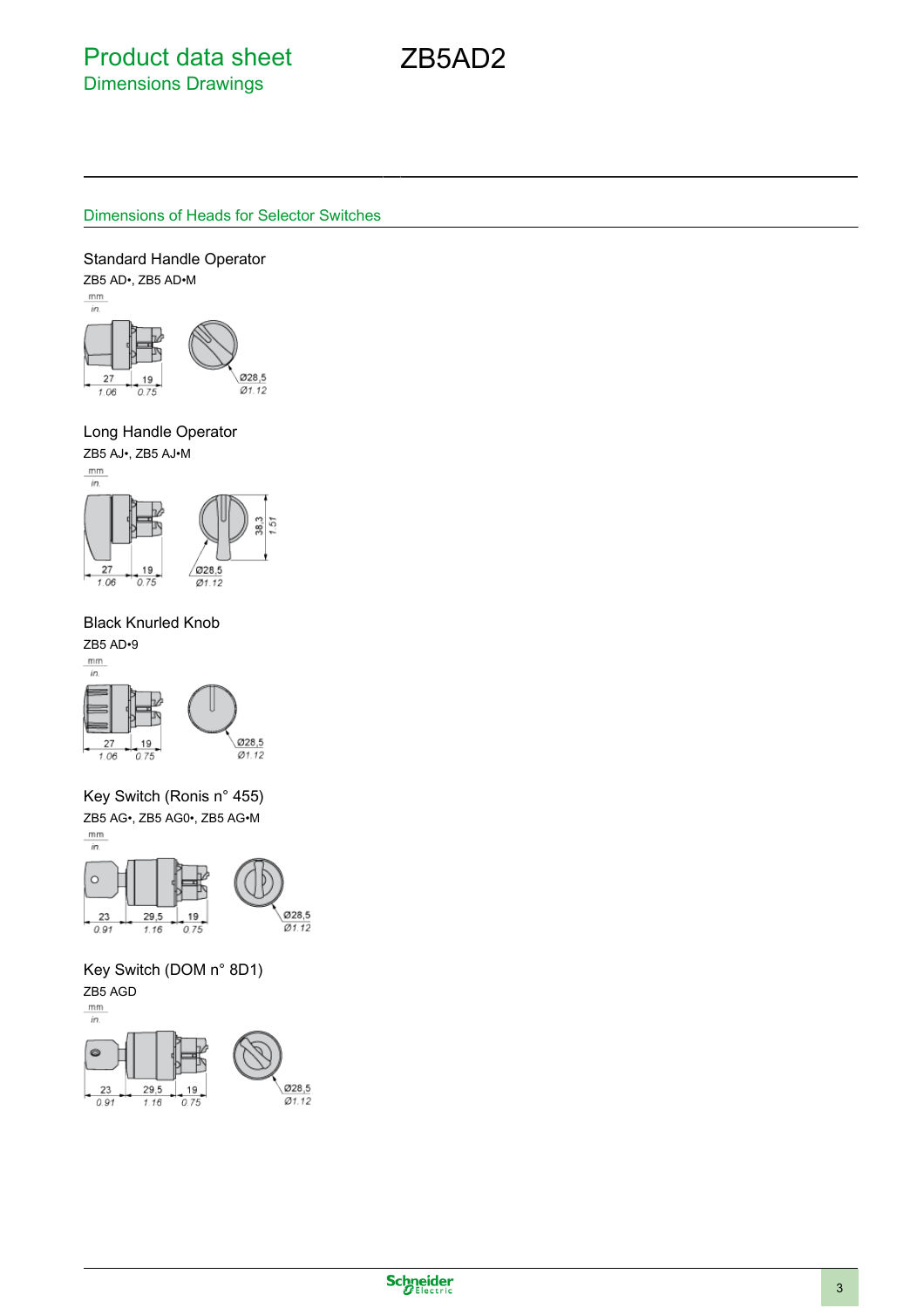## Panel Cut-out for Pushbuttons, Switches and Pilot Lights (Finished Holes, Ready for Installation)

ZB5AD2

Connection by Screw Clamp Terminals or Plug-in Connectors or on Printed Circuit Board



(1) Diameter on finished panel or support

(2) For selector switches and Emergency stop buttons, use of an anti-rotation plate type ZB5 AZ902 is recommended.

(3)  $\%$  Ø22.5 mm recommended (Ø22.3  $_{0}^{+0.4}$ ) / Ø0.89 in. recommended (Ø0.88 in.  $_{0}^{+0.016}$ )

| Connections                                   | a in mm | a in in. | b in mm | b in in. |
|-----------------------------------------------|---------|----------|---------|----------|
| By screw clamp terminals or plug-in connector | 40      | 1.57     | 30      | l.18     |
| By Faston connectors                          | 45      |          | 32      | 1.26     |
| On printed circuit board                      | 30      | 1.18     | 30      | 1.18     |

### Detail of Lug Recess



(1) Diameter on finished panel or support

- (2) For selector switches and Emergency stop buttons, use of an anti-rotation plate type ZB5 AZ902 is recommended.
- (3)  $\%$  Ø22.5 mm recommended (Ø22.3  $_{0}$  <sup>+0.4</sup>) / Ø0.89 in. recommended (Ø0.88 in.  $_{0}$  <sup>+0.016</sup>)

Pushbuttons, Switches and Pilot Lights for Printed Circuit Board Connection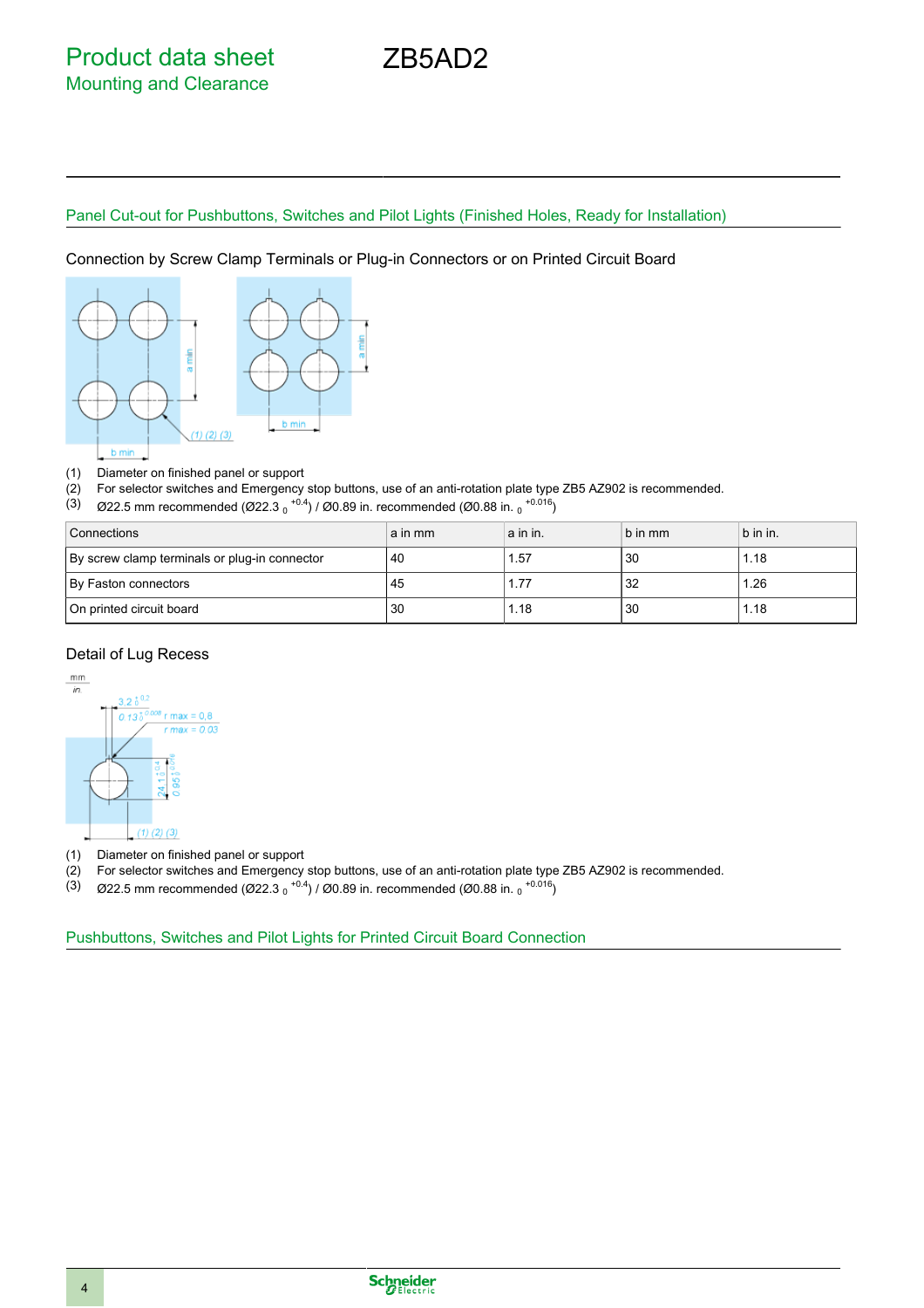### Panel Cut-outs (Viewed from Installer's Side)



B: 40 mm min. / 1.57 in. min.

### Printed Circuit Board Cut-outs (Viewed from Electrical Block Side)



A: 30 mm min.

B: 40 mm min.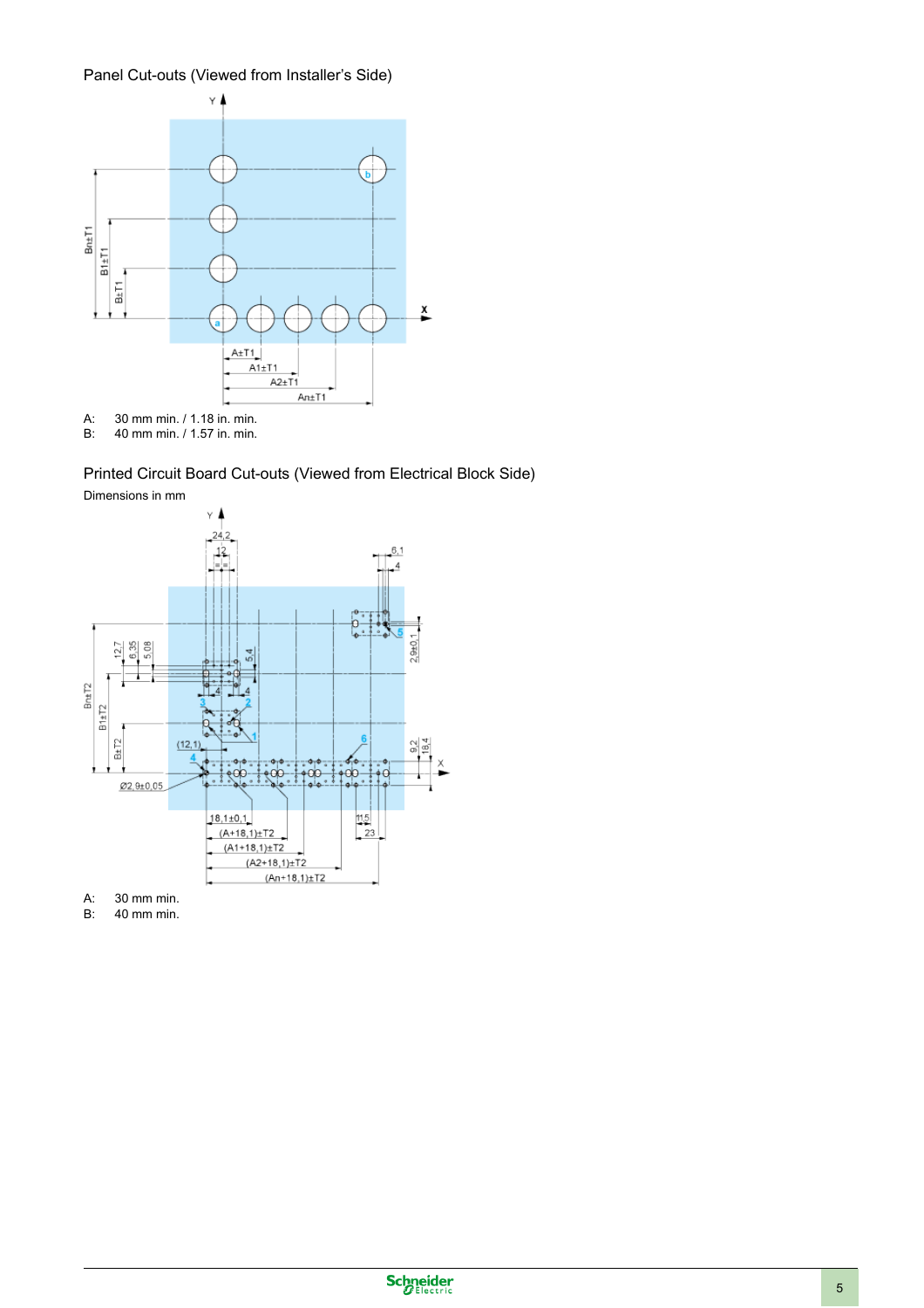

A: 1.18 in. min.<br>B: 1.57 in. min. B: 1.57 in. min.

# General Tolerances of the Panel and Printed Circuit Board

The cumulative tolerance must not exceed  $0.3$  mm  $/ 0.012$  in.: T1 + T2 = 0.3 mm max.

#### Installation Precautions

- Minimum thickness of circuit board: 1.6 mm / 0.06 in.
- Cut-out diameter: 22.4 mm ± 0.1 / 0.88 in. ± 0.004
- Orientation of body/fixing collar ZB4 BZ009:  $\pm 2^{\circ}$ 30' (excluding cut-outs marked a and b).
- Tightening torque of screws ZBZ 006: 0.6 N.m (5.3 lbf.in) max.
- Allow for one ZB4 BZ079 fixing collar/pillar and its fixing screws:
	- every 90 mm / 3.54 in. horizontally (X), and 120 mm / 4.72 in. vertically (Y).
	- with each selector switch head (ZB5 AD•, ZB5 AJ•, ZB5 AG•).

The fixing centers marked a and b are diagonally opposed and must align with those marked 4 and 5.



- (1) Head ZB5 AD•
- (2) Panel
- (2) Nut
- Printed circuit board

### Mounting of Adapter (Socket) ZBZ 01•

- 1 2 elongated holes for ZBZ 006 screw access
- 2 1 hole  $\varnothing$  2.4 mm  $\pm$  0.05 / 0.09 in.  $\pm$  0.002 for centring adapter ZBZ 01•
- $38 \times \emptyset$  1.2 mm / 0.05 in. holes
- 4 1 hole  $\emptyset$  2.9 mm  $\pm$  0.05 / 0.11 in.  $\pm$  0.002, for aligning the printed circuit board (with cut-out marked a)
- 5 1 elongated hole for aligning the printed circuit board (with cut-out marked b)
- 64 holes Ø 2.4 mm / 0.09 in. for clipping in adapter ZBZ 01•